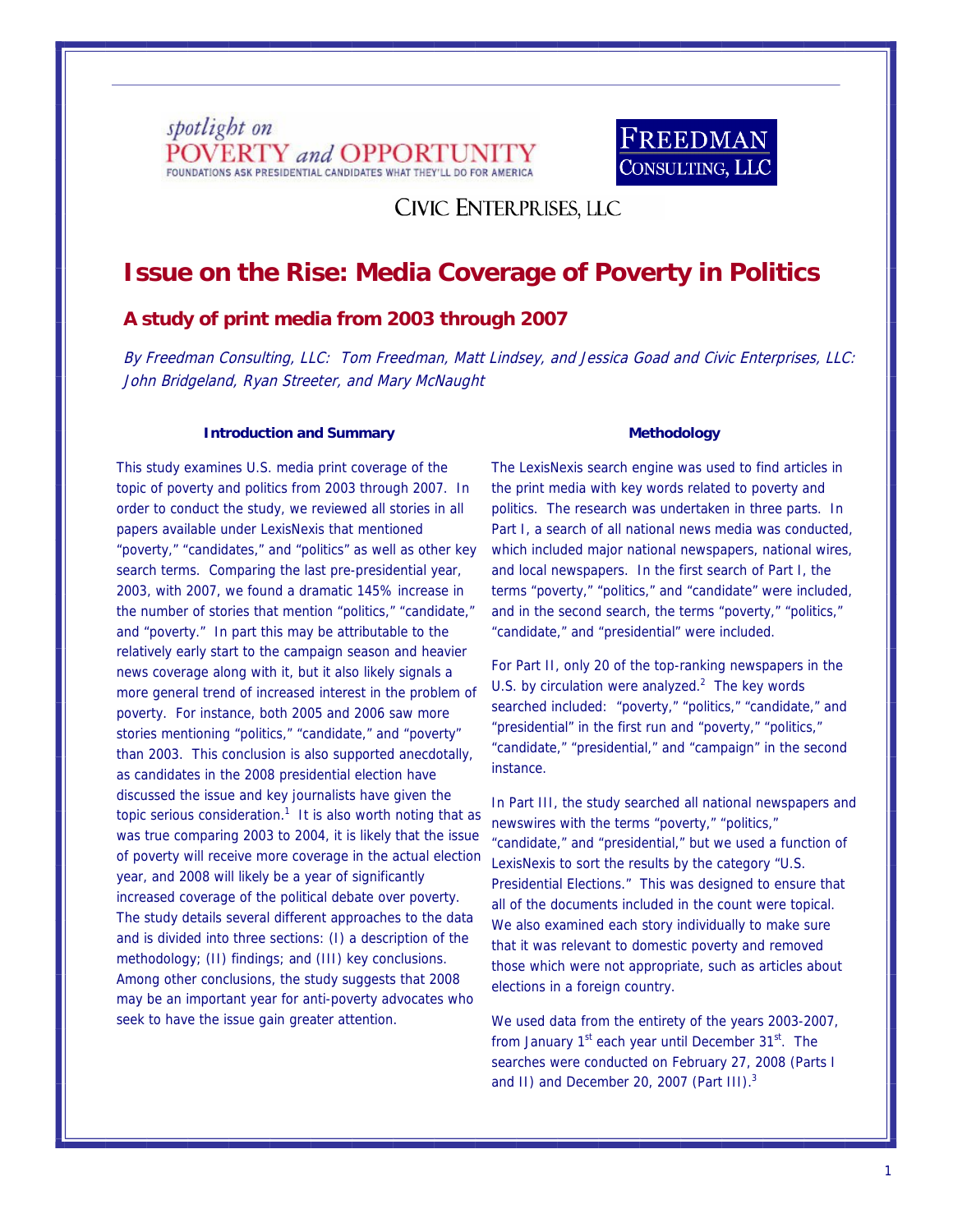### **Findings**

#### **Part I: All U.S Newspapers and Wires**

#### Using search terms:

"poverty," "politics," and "candidate""poverty," "politics," "candidate,"

| Year | Documents returned |
|------|--------------------|
| 2003 | 1.775              |
| 2004 | 4.086              |
| 2005 | 2.340              |
| 2006 | 3,453              |
| 2007 | 4.344              |

and "presidential"

| Year | Documents returned |
|------|--------------------|
| 2003 | 924                |
| 2004 | 2,600              |
| 2005 | 1,147              |
| 2006 | 1,708              |
| 2007 | 3,217              |

 **Increase from 2003-2007: 145% Increase from 2003-2007: 248%**

**Part II: Twenty of the Top U.S. Newspapers by Circulation**

#### Using search terms:

"poverty," "politics," "candidate," "presidential" "poverty," "politics," "candidate,"

| Year | Documents returned |
|------|--------------------|
| 2003 | 169                |
| 2004 | 562                |
| 2005 | 144                |
| 2006 | 286                |
| 2007 | 347                |

"presidential," and "campaign"

| Year | Documents returned |
|------|--------------------|
| 2003 | 150                |
| 2004 | 355                |
| 2005 | 110                |
| 2006 | 245                |
| 2007 | 304                |

**Increase from 2003-2007: 105% Increase from 2003-2007: 103%**